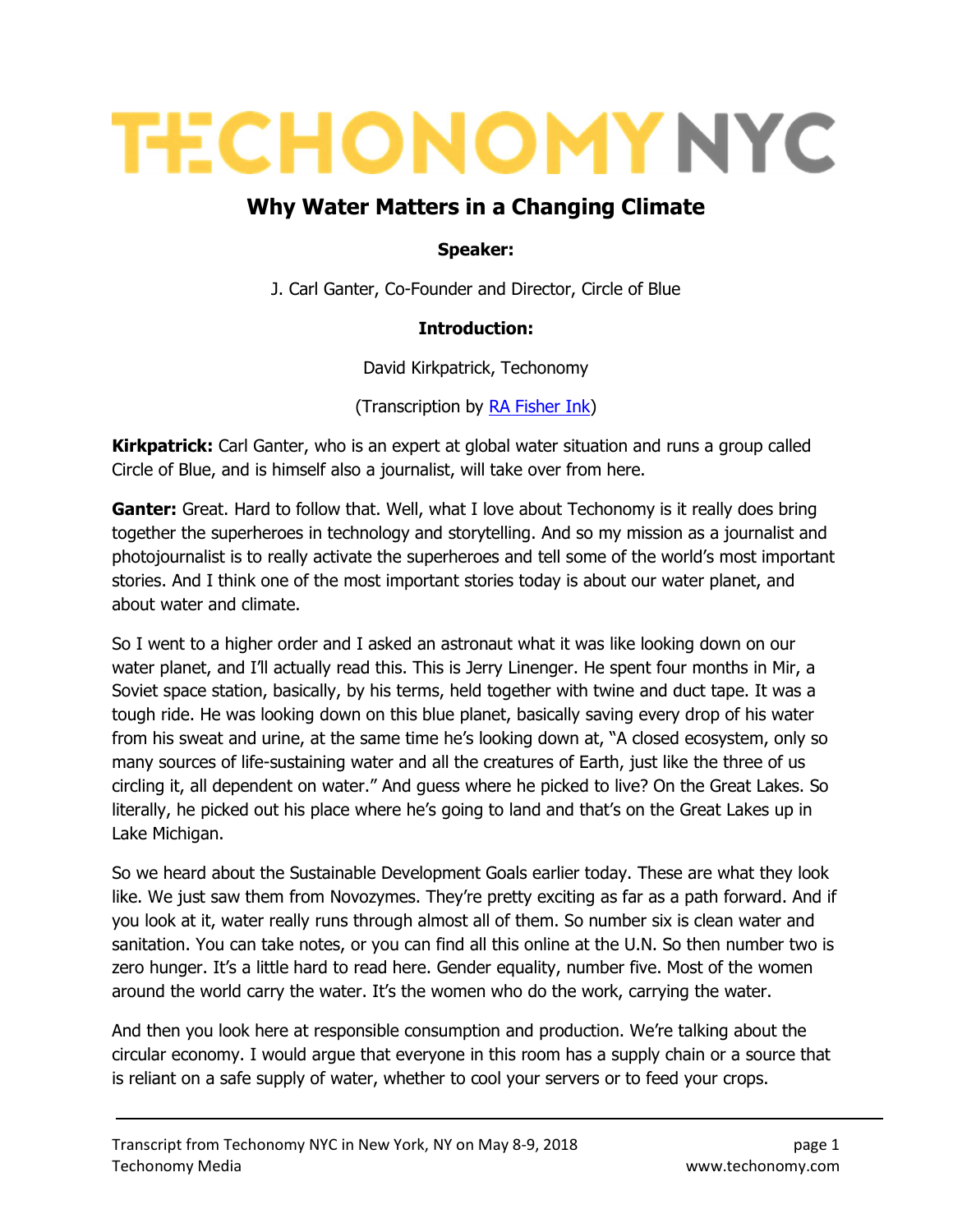And then you have sustainable cities and communities. We'll hear more about that in a second. You have industry, innovation, and infrastructure. You have affordable and clean energy. It goes on and on. Water runs through all of them. Luckily, number 17 is all about collaboration, so it actually brings them all together.

But back to Jerry orbiting. What's the perfect line for space looking down on a blue planet? Yes, Houston, we have a situation. We have a problem. Our blue planet is thirsty. And so the World Economic Forum's Global Risks Report, the last five years, water's been moving up on the list until we actually—we're mostly 70 percent water ourselves—hit number one. And we actually got water crisis, we got the 'i' changed to an 'e.' So now we're not only number one, but we're multiple crises. We're plural. And this is what the world's water situation looks like. This is where our water stress points are. So when you're looking at geopolitical risk, you're looking at water supplies; you're looking at supply chains, look for the band where the water stress is. This is where we really need to focus our attention globally.

And some quick numbers, to pick up on Jeffrey Sachs this morning, 40 percent of the world's people are being affected by water scarcity. Two billion are compelled to drink unsafe water; 4.5 billion do not have safely managed sanitation, the other side of the water challenge. This is a really important number, 700 million could be displaced. We've seen what's happening now with Syria and now also with Cape Town and Day Zero. We're a great brand. A lot better than what it used to be, talking about transitioning water from supplier, from sanitation to supply. They used to call it from toilet to tap. We're finally getting to better branding about our crises.

Day Zero candidates, also. You can see some usual suspects here, but if you look, London, Tokyo, Miami. These are Day Zero candidates. They could run out of water. You can be in line for water. Imagine Cape Town, four million people waiting for water from 200 different water points. That's what they were preparing for.

So when we step back, and I asked Jerry, "So, looking down on the planet, what did you see?" He saw dust storms emanating from Inner Mongolia, blowing across to Beijing, reaching all the way to Los Angeles. What an awesome view, to see how closely connected we are. So I asked Jerry, I said, "Well, what if you threw a golf ball out the window? Where would it land?" Of course, I'm not a physicist or an astronaut, obviously, but it would land here. It would land at Inner Mongolia. So, I went there. Like I said, I'm a journalist; I'm a photographer. Our secret weapon, as we call it, IWT. When people say, "How did you get the pictures? How did you get the stories?" and you actually say, "I was there."

# [LAUGHTER]

So, I went. Literally went. So, I said, "Okay, where would this golf ball land?" It would land here in Xilinhot, Inner Mongolia, and it would land in the backyard of Wu Yun. She's the daughter of a Mongolian shepherd. Her well has gone dry. She has six coal mines around her and now they have to drive 15 kilometers to water. These are some of the faces on the front lines of those Sustainable Development Goals, particularly number six.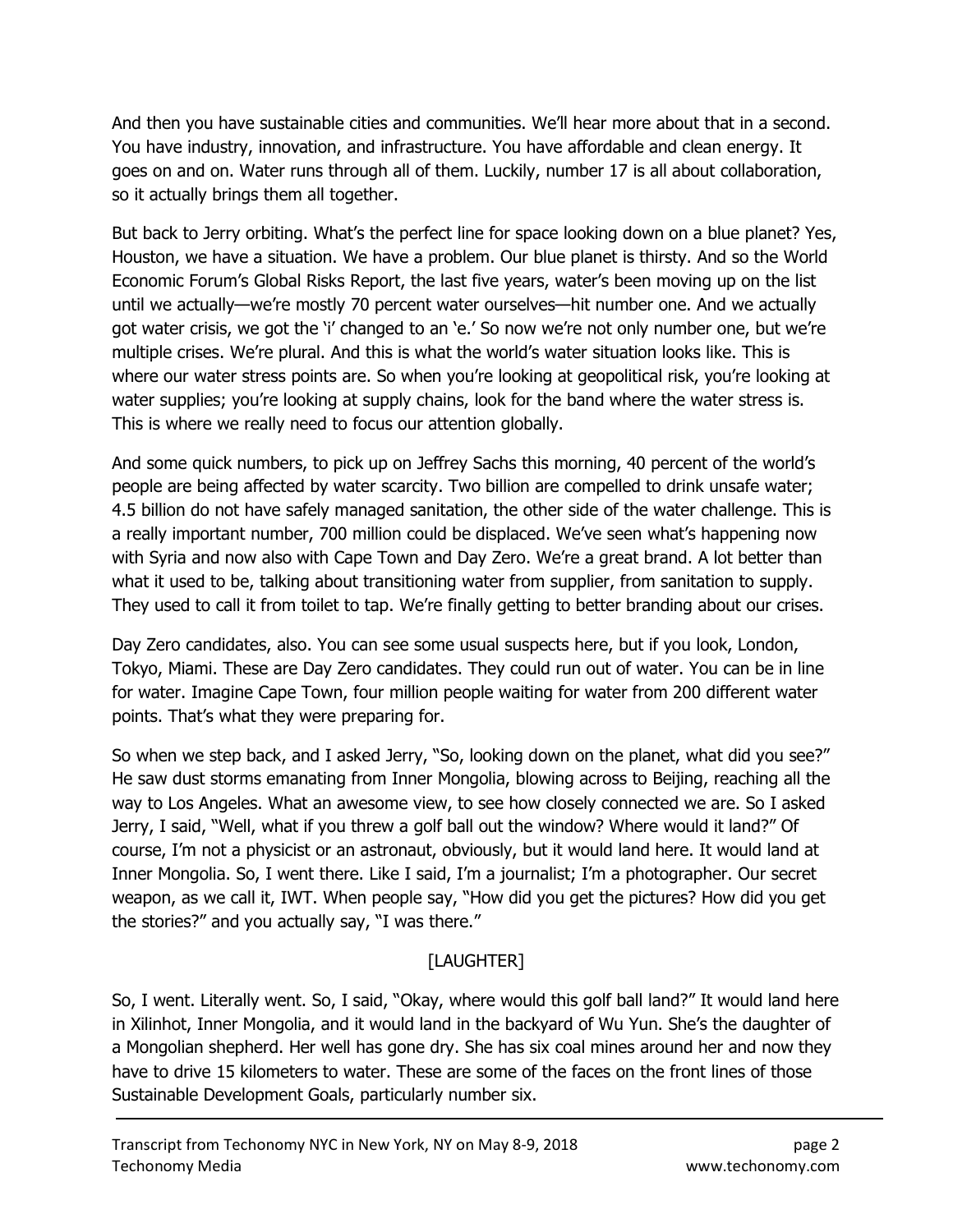So then if we go to Vietnam and the coastal shifts, we're seeing this happen now. We talked about a sea level rise. Well, what happens? Well, I went to see what may be the last rice harvest in this region of the Mekong Delta. And what's happening is the water's coming up. The water's inundating the rice paddies. So what do you do when you're an entrepreneurial rice farmer? You actually convert, you dig out your rice paddies and you raise shrimp. How awesome is that? Except you literally turn around and this is what it looks like. So here comes the Mekong, here comes the sea literally being held back by plastic and mud. So this is happening in our river deltas around the world.

Well, what also is the other side of this? When we don't value water, when they don't have the values and value-aligned and electricity is free to special interests like farmers in India, they don't even have switches on their pumps. They let them run 24 hours a day, 7 days a week, because they can. They can irrigate 24/7. Like I said, they don't even have switches. So it's mutually assured depletion, quite literally.

But then what happens? Well, wait, the satellites are telling us they're still growing. The fields are green. But then, you go here and they're planting rice. Well, where's the water coming from? So when the wells are going dry north of Delhi—the other picture was in Punjab. When the wells are actually going dry north of Delhi, they're turning the water from industry, like this. This is a paper mill I photographed just north of Delhi. See the little bit of water coming out? There are multiple paper mills that flow into canals and then the farmers are actually pumping from those canals to irrigate their crops. Imagine what's in that water, heavy metals, and arsenic, and cadmium, and all the other exciting things. But here they are. They're praying that the waste water keeps flowing so they can keep growing and send their kids to the city.

So then you go outside of Bangalore. Okay, he's washing the beets, that's great. This is ground water pumped at a transfer station. The reason they're washing the beets is they couldn't sell them otherwise because they're using raw sewage to irrigate. They also don't eat their own produce. They send it to Bangalore or onto Delhi.

So this is the water challenge that we're seeing, this kind of ebb and flow around the world. We're also seeing that Mother Nature's pushing back. We're seeing floods like this one at the base of the Himalayas. So over a two-day period, eight dams failed the base of the Himalayas. This is Modi's hydropower plan for India and the dams are literally failing because of surges. It's like right out of a movie.

But then California's the world. It's news, it's now. I'm a journalist, this is great, you know, run out and cover these big stories. But it feels like we're kind of covering our own demise. How do we do this better, how do we connect the stories better, and how do we move ourselves to action?

Well, we turn to technology. We turn to 100 percent technology. Data will save the world. Well, here's the caveat: the world's not just a click away. So this is the data center at the Punjab irrigation district. I was really careful not to wake up the servers. Sorry, that's a data joke.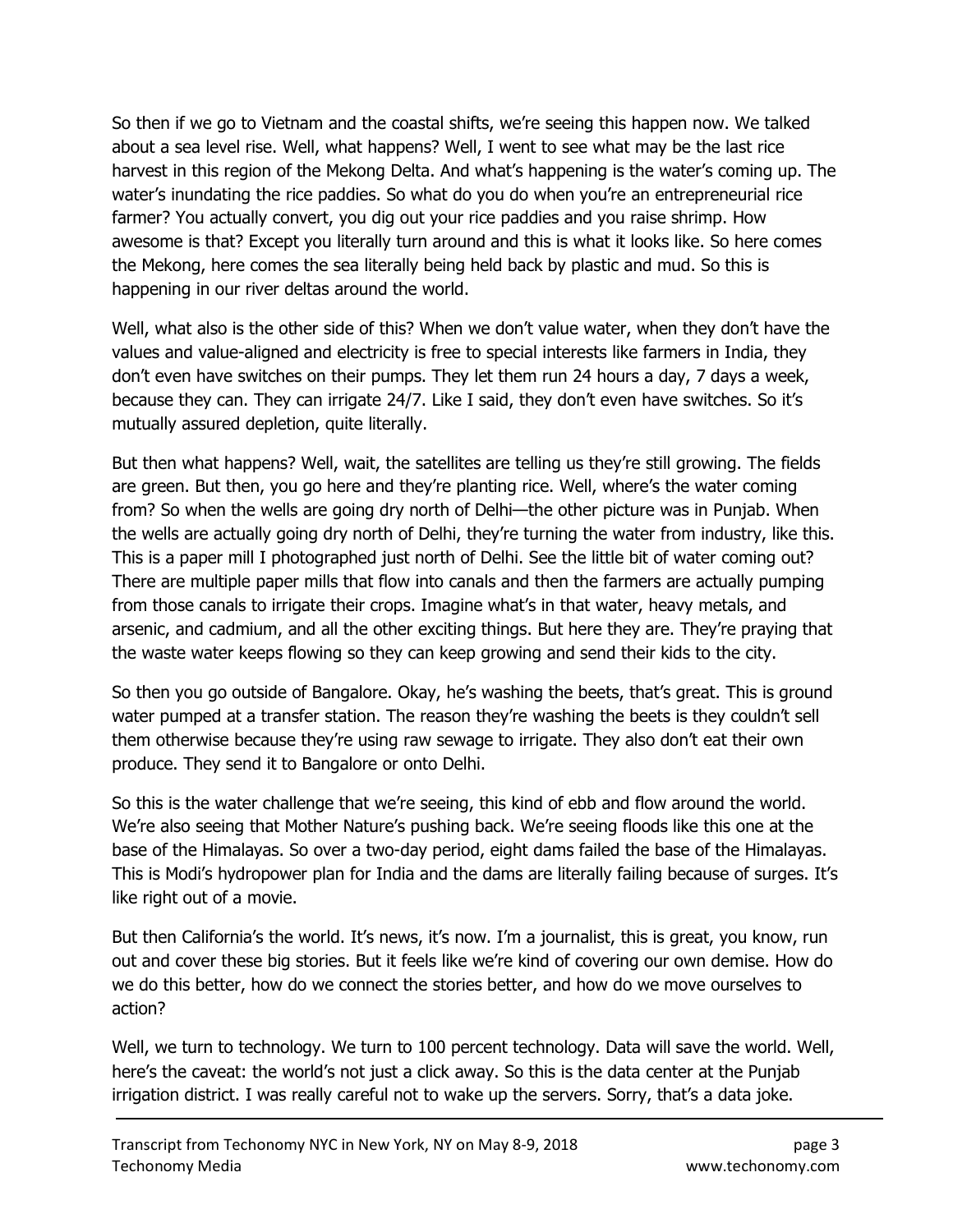## [LAUGHTER]

But what happens? So we're telling the story, right? We're covering our own demise. But we have technology. We have these different pieces of the story, like perception. We're talking about what do people actually believe. What's the reality, what are the numbers, what are the satellites telling us, and what's the context on the ground? Our man out standing in his field; why is he running his wells 24/7 and how can we change his behavior?

So what if we could see around the corner? What if we could see that entire picture? Rather than just document it, what if we could actually shift that course through better storytelling, through changing perception, reality, and context, and aligning it?

So this is what we're doing at Circle of Blue and Vector Center. Circle of Blue covering the story; Vector Center being an AI and data company. What we're doing is we're document climate change, forced migration, these other risks, and we're mapping them in near real time. Water stress. And then we're looking at this 15-year trend. We keep talking about 2030 around the world. This is what this is starting to look like. We're starting to see China, major stresses in China. Of course, the Middle East. This is that 2030, kind of countdown we're aiming toward in basically everything the U.N., the Sustainable Development Goals, are talking about.

Peru, major water stress. And then we get to Australia. Just got through the whole challenge in the Murray-Darling basin. We're looking at India because we think it's a really intense crucible and a litmus test for how we can solve the world's problems. So the challenge that India has right is the data is siloed. It's very, very separated. It's delayed, it's slow, and it's without context. And yet, we can do vegetation monitoring from the sky, we can do ground water sensing from the sky and the ground, and we can see is the perception, what we believe, aligned with the reality? So when it's apart, then we get election anomalies. When we can actually bring it together and align the stories with the trusted reporting and trusted data, then we can actually connect the stories, connect the data, put it in actual context, and understand and inform the conversation so we're making decisions in near real time and listening better to the planet and ourselves. So we're not just telling the stories, we're listening better and we're adjusting the stories and adjusting the course.

So I'd like to invite you all to participate in what we're calling, you've heard before, this fourth industrial revolution for the Earth. Let's add, "for the Earth." So the World Economic Forum, we're participating in this. I'm on the Global Future Council for the Environment at the forum. It is participating in a very powerful way and bringing together and convening technology and technology leaders and big thinkers. How can we activate all of the sciences? Not only just the data sciences, but I always remind people, we have to activate the behavioral sciences. We have to activate the social sciences. Who are those real faces at the bottom of the story, at the bottom of the arrow that Jerry dropped out of his space ship?

Because we have Wu Yun. I went back; I've been back four times to visit. The coal mines are getting closer. And then the last time she was standing on—these swales of sand should be